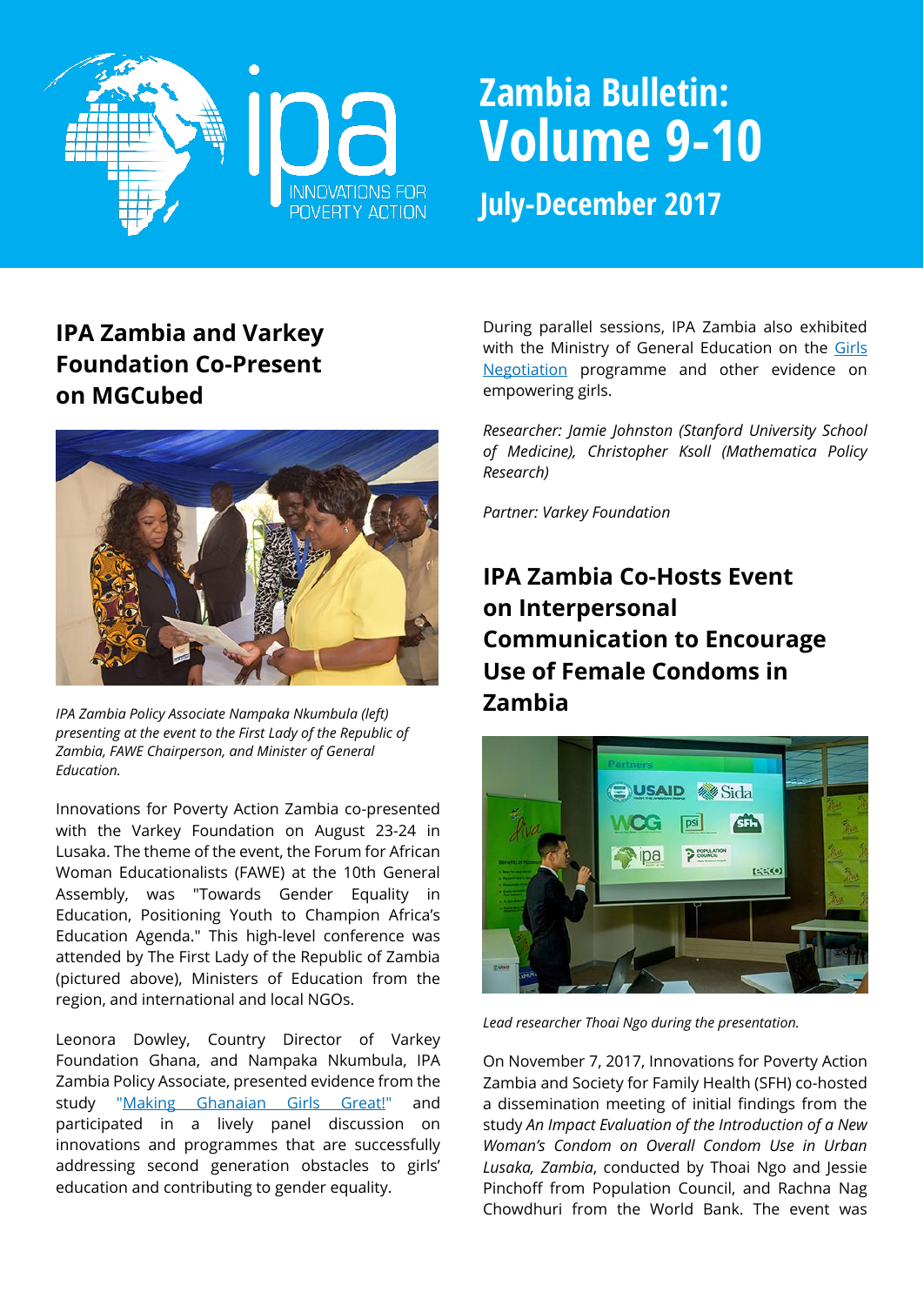attended by representatives from SFH, WCG, USAID, the Center for Reproductive Health Education (CRHE), PATH, Population Council, CHAI, UNFPA and Scaling Up Family Planning (SUFP).

Under the Expanding Effective Contraceptive Options (EECO) project with funding from USAID and Sida, WCG, Population Services International (PSI), and PSI's Zambian network member Society for Family Health (SFH) registered and launched the new Maximum Diva brand Woman's Condom (MDWC) in Zambia in March 2016, with the aim of increasing access to ondemand, non-hormonal, woman-initiated contraceptive methods, and growing overall condom use. The launch of the MDWC was accompanied by a mass marketing campaign that included the distribution of MDWC in pharmacies and other outlets by SFH, a mobile website, interactive forums, brand ambassadors, and an interpersonal communication (IPC) campaign. The IPC strategy targeted men and women aged 18-24 years old and involved providing content on the importance of contraceptive use with a focus on the benefits of female condoms. It also demonstrated correct use of the condom and taught negotiation skills to enable potential users to advocate for the use of a female condom through role-playing.

At the event, Thoai Ngo, lead researcher, reported that the study sought to answer whether the introduction and distribution of woman's condoms influenced knowledge and use of condoms in Zambia and whether IPC strategies increase knowledge, acceptability and uptake of the product. The initial results suggest that WC knowledge is associated with higher levels of education and greater knowledge of contraceptives. A key finding was that female condom and contraceptive knowledge increased over the course of the intervention. The study was designed to look for changes in the general population of youth rather than the specific individuals attending IPC sessions, with the hypothesis that changing knowledge and behaviors would diffuse beyond individuals to their communities, and that the intervention would reach most young adults in each area. IPC had no impact on condom related knowledge or use at the population level, but did have a marginal impact on knowledge among those who attended IPC sessions. Of those surveyed, 11% had ever attended an IPC session and 25% reported having heard of the new WC product. However, the age group targeted by the study (18-24 years old) made up only 40% of those who attended IPC.

After the presentation, the audience engaged in a lively discussion with the panel, highlighting the need for more targeted programming and research related to the target age group of the intervention. Although the results were not recorded as significant for the adolescent age group, questions arose as to whether or not IPC and the WC might be a solution for an older age group. Other discussions focused on underlying cultural issues surrounding low uptake of womeninitated contraceptives amongst women.

*Researchers: Thaoi Ngo (Population Council), Rachna Nag Chowdhuri (World Bank), Jessie Pinchoff (Population Council)*

*Partners: USAID, Swedish International Development Cooperation Agency (Sida), WCG, PSI, SFH*

# **IPA Monitoring of the Catch Up Programme Supports MOGE Decisions to Scale!**

Building on over a decade of rigorous research around the world and two years of iterative learning in Zambia, the Ministry of General Education will scale up a teaching program called "Catch Up" to approximately 1,800 schools in Zambia over the next three years. Based on the Teaching at the Right Level (TaRL) approach pioneered by Pratham, an Indian NGO, Catch Up aims to improve basic literacy and numeracy skills of primary school students in grades 3–5.

Over the past year, the Government piloted Catch Up in eighty schools. To design the content and structure of the pilot, the Catch Up working group combined evidence on earlier TaRL programs with local knowledge of the particular demands and constraints of the Zambian education space. Together with Pratham, UNICEF, and VVOB, the working group developed teaching materials, assessment tools, classroom activities, and monitoring and mentoring processes tailored for the Zambian context. It also identified three potential models for students in grades 3–5, and piloted and assessed the performance of each during October 2016-July 2017. In the coming months, the Ministry's Catch Up working group will feed the lessons from the pilot into the implementation of the program at scale. The next phase, starting in January 2018 with support from USAID DIV, USAID Zambia Mission, and UNICEF, will involve the scale-up of the one-hour a day model, which will run for two terms each year. The schools in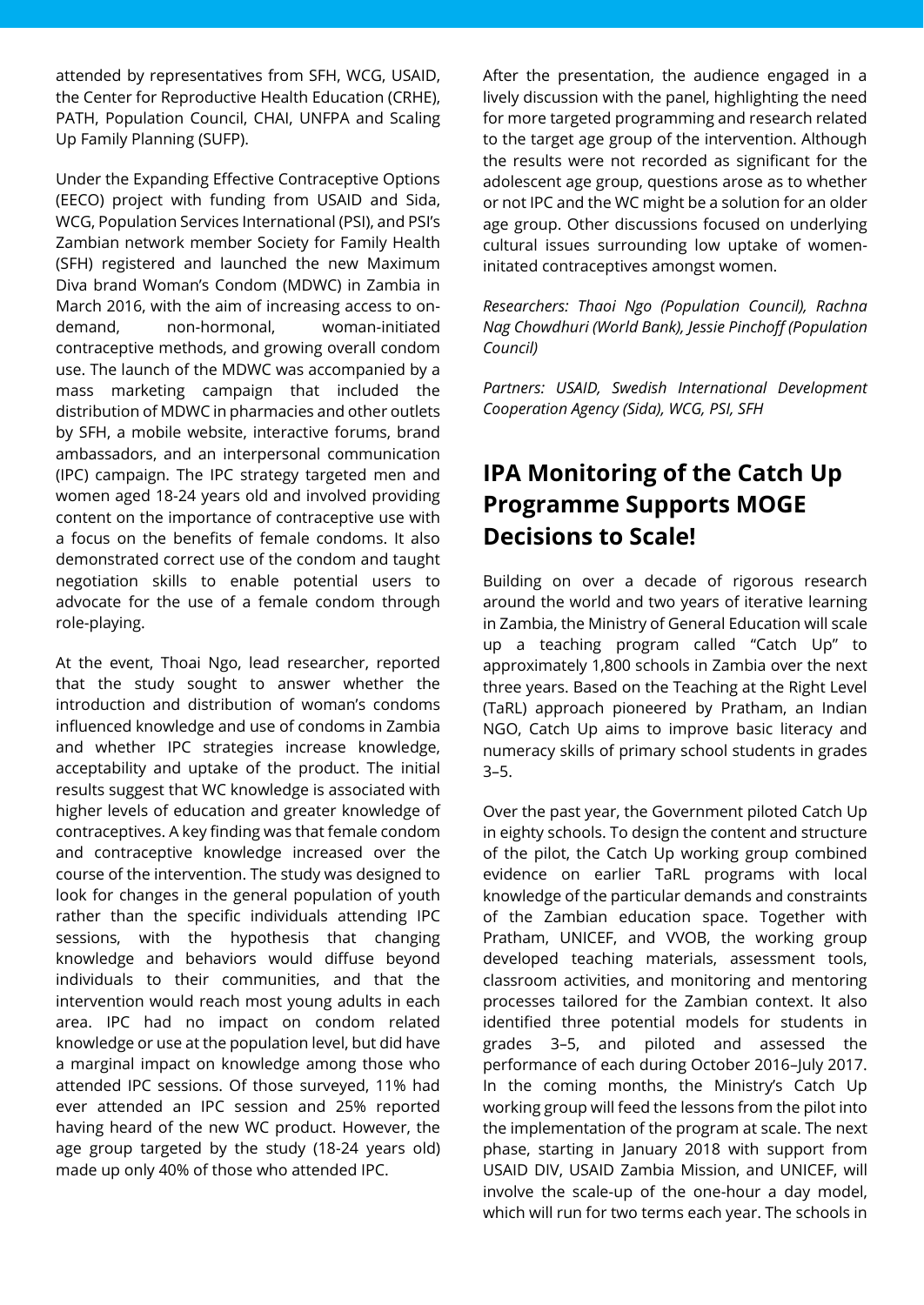the expansion will be in Southern and Eastern Province and the Ministry expects to start in around 500 schools. Training of the Master Trainers has already begun and the training is being led by the existing Government master trainers who were involved in the pilot with the support from two trainers from Pratham.

*Partners: Ministry of General Education, USAID, UNICEF, J-PAL Africa, Zambia Education Sub-Sector Technical Assistance (ZESSTA), VVOB Zambia*

## **Saving for Safe Delivery**

In rural areas in Zambia, maternal mortality remains a significant problem and facility-based deliveries remain far from universal. From the qualitative study on *Sustainable Access for Waiting Mothers* (Scott et al 2014), pregnant women cited being unable to afford items on the list of minimum requirements needed for a facility-based delivery, or, in other cases, transportation to the facility. The goal of this project is to identify and test the feasibility of potential financial models that could direct household savings towards preparing for facility-based deliveries.

IPA Zambia has identified two programs implemented by World Vision Zambia as relevant programs related to savings and birth planning, available to local communities in Southern Province, Zambia: *Time and Targeted Counseling for Maternal, Newborn and Child Health (TTC)* and *Savings Group*. *TTC* refers to a series of household visits by Safe Motherhood Action Group (SMAG) members to promote healthy practices using storytelling, negotiation and dialogue counseling methods. The *Savings Group* program facilitates savings and access to micro-credit, where 15-20 individuals gather periodically to save and take loans out of the pool of communal savings to conduct income-generating activities.

IPA will conduct a feasibility pilot of two interventions that build on the *TTC* and *Savings Group* programs to encourage saving for safe delivery in conjunction with World Vision Zambia. This includes a birth plan and savings module in the *TTC* curriculum that aims to address behavioral barriers to saving. This intervention also seeks to encourage the community to support pregnant women by offering either a maternity bonus or reduced interest loans. The interventions will be piloted across 20 villages in Choma, Pemba, and Sinazongwe districts and will be inclusive of a thorough process evaluation to understand the successes and challenges faced over a full savings cycle.

*Researcher: Peter Rockers (Boston University)*

*Partner: World Vision Zambia*

# **Scaling Up Seasonal Loan Access through Out Grower Networks**



*A photo from th[e IPA website project summary](https://www.poverty-action.org/study/impact-food-and-cash-loans-smallholder-farmers-zambia) of the initial randomized controlled trial conducted between 2013-2015.*

Between 2013 and 2015, an IPA research team consisting of researchers Kelsey Jack, Günther Fink, and Felix Masiye conducted a randomized controlled trial in Zambia to establish whether expanding access to credit during the "lean season" may alleviate financial pressure on farms during the growing season. Access to lean season credit may reduce the need to sell labor locally, and increase the time farmers can spend on their own fields. This increased investment in farm labor could in turn increase farm output and break the cycle of poverty and dependency. The study showed that providing access to liquidity during the lean season (January to March) results in increased labor market efficiency and output, higher wages, and lower income inequality. The study also highlighted a high demand for access to cash during the lean season (98% uptake) as well as farmers' willingness and ability to repay these loans after harvest (90% repayment). However, scaling up seasonal lending appears cost-prohibitive due to low population densities and limited road and other infrastructure.

The scaling pathways that were explored have revealed that a feasible route to scaling up such an intervention exists through agribusinesses contracting small-scale farmers as out growers in Zambia. Under this scheme, the agribusinesses sign input loan contracts with smallholder farmers at the beginning of the agricultural season; the total loan